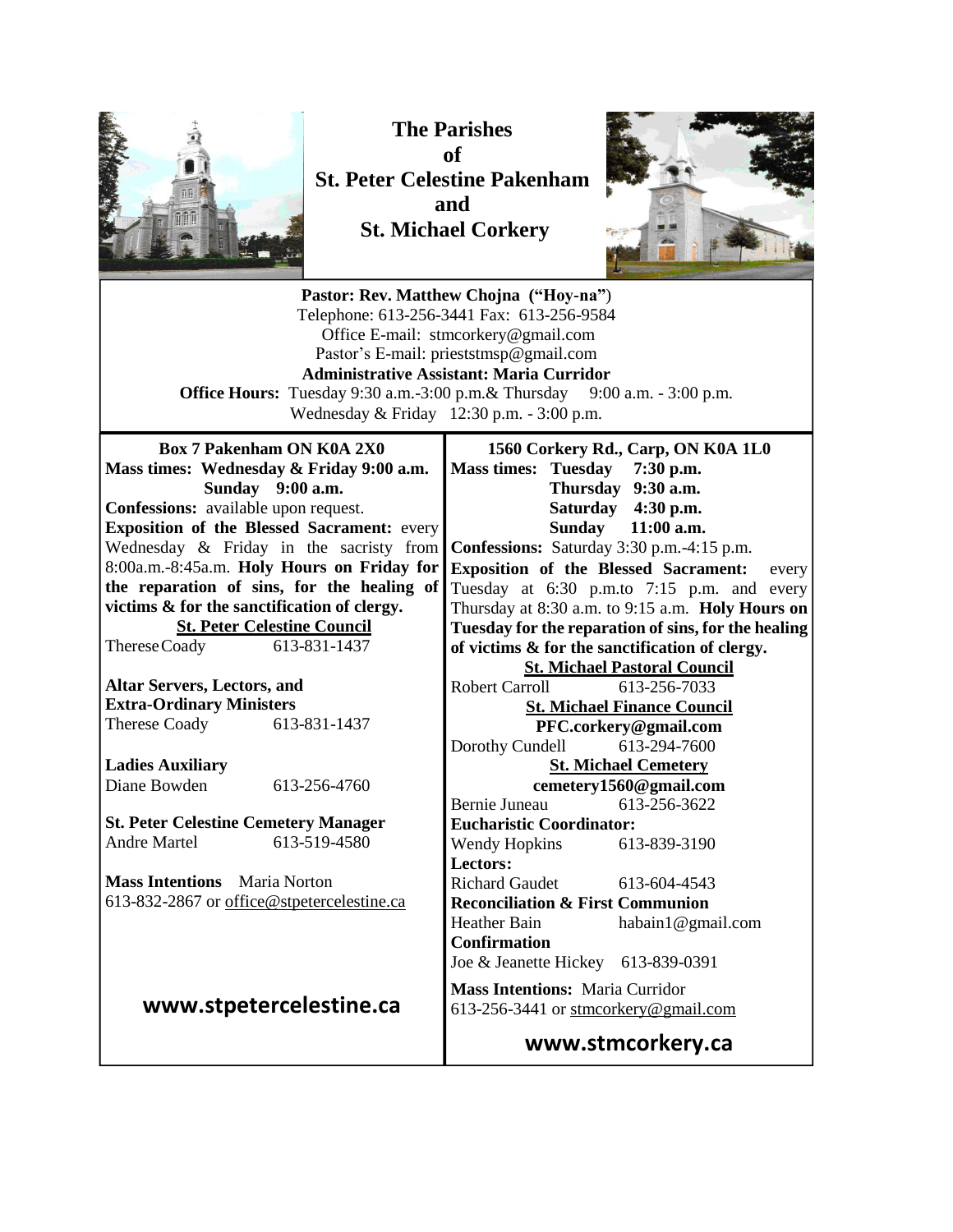#### **PLEASE NOTE: CHANGE IN WEEKEND MASS TIMES**

| <b>WEEK MASSES</b><br>Saturday, July 27                                                                                                                                                                                      | $4:30$ p.m.                                                                                          | Corkery                                                                  | <b>MASS INTENTIONS</b><br>+Helen Puddington by Dan/Betty Hudson & Fam.                                    |
|------------------------------------------------------------------------------------------------------------------------------------------------------------------------------------------------------------------------------|------------------------------------------------------------------------------------------------------|--------------------------------------------------------------------------|-----------------------------------------------------------------------------------------------------------|
| Sunday, July 28                                                                                                                                                                                                              | 9:00 a.m.                                                                                            | Pakenham                                                                 | <b>Mass for the People - Missa Pro Populo</b>                                                             |
|                                                                                                                                                                                                                              | 11:00 a.m. Corkery                                                                                   |                                                                          | +Robert Hawkins by Leslie-Ann / Bernie Juneau<br>Intentions of Andrew Beyer by Mary Lou Oram              |
| Join us and the children of St. Michael's Bible<br>Camp for mass every weekday this week.<br><b>Monday, July 29</b><br><b>Tuesday, July 30</b><br><b>Wednesday, July 31</b><br><b>Thursday, August 1</b><br>Friday, August 2 | Adoration is at 7:45 a.m.<br>$9:00$ a.m.<br>$9:00$ a.m.<br>$9:00$ a.m.<br>$9:00$ a.m.<br>$9:00$ a.m. | <b>Corkery</b><br><b>Corkery</b><br>Corkery<br><b>Corkery</b><br>Corkery |                                                                                                           |
| Saturday, August 3                                                                                                                                                                                                           | $4:30$ p.m.                                                                                          | Corkery                                                                  | <b>Mass for the People - Missa Pro Populo</b>                                                             |
| Sunday, August 4                                                                                                                                                                                                             | $9:00$ a.m.                                                                                          | Pakenham                                                                 | For the Intentions of a Parishioner                                                                       |
|                                                                                                                                                                                                                              | 11:00 a.m. Corkery                                                                                   |                                                                          | +Marion Mikita by Bernie & Leslie Ann Juneau                                                              |
| Tuesday, August 6                                                                                                                                                                                                            | $7:30$ p.m.                                                                                          | Corkery                                                                  | For the Intentions of a Parishioner                                                                       |
| Wednesday, August 7                                                                                                                                                                                                          | 9:00 a.m.                                                                                            | Pakenham                                                                 | +Henri & Alphonsine Gallant by the MacFarlane                                                             |
| Thursday, August 8                                                                                                                                                                                                           | $9:30$ a.m.                                                                                          | Corkery                                                                  | Family<br>+Sandra Leon                                                                                    |
| Friday, August 9<br>Saturday, August 10                                                                                                                                                                                      | 9:00 a.m.<br>$4:30$ p.m.                                                                             | Pakenham<br>Corkery                                                      | +Terry Currie by Maria Norton<br>+Gerald Carroll by Betty Carrol & Family<br>+Edmund Newton by the Family |
| Sunday, August 11                                                                                                                                                                                                            | $9:00$ a.m.<br>11:00 a.m. Corkery                                                                    | Pakenham                                                                 | <b>Mass for the People - Missa Pro Populo</b><br>+Rolland Desjardins by the Family                        |

**CEMETERY SERVICES:** Pakenham: Sunday, August 18<sup>th</sup> at 2:00 p.m. In case of rain, the services will take place in the respective Churches.

**A BIBLICAL WALK THROUGH THE MASS:** Would you like to better understand the meaning behind the parts of the Mass? In his video-based study *A Biblical Walk Through the Mass*, Dr. Edward Sri explores the roots of the words and gestures we experience at Mass. Beginning **September 9**th at **7:00 p.m.** and every **Monday** for **5** weeks **at St Peter Celestine Church**.

To register: call **Shannon McGruer** at **613-623-9289** or email: **[shannonmcgruer@gmal.com](mailto:shannonmcgruer@gmal.com)**. Cost:\$30 for materials. **Please register by September 1st.**

**ST. MICHAEL'S PIG ROAST: SATURDAY, SEPTEMBER 7 TH** Save the date! The Parish Pig Roast will take place on Saturday, September  $7<sup>th</sup>$  following the 4:30 p.m. Mass. Come and enjoy some fellowship, good food, entertainment and a bouncy castle for the kids.